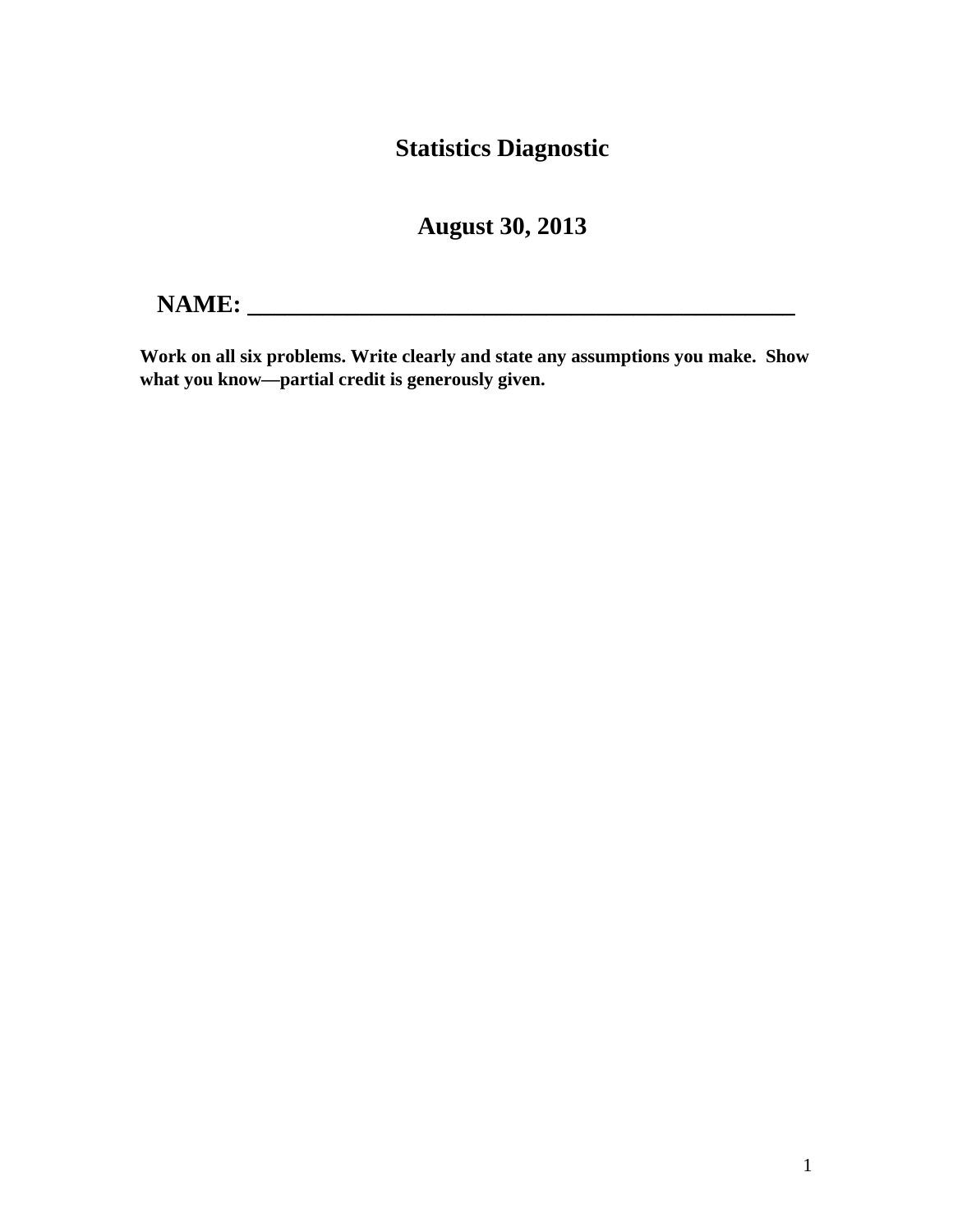Consider the following distribution for a discrete random variable:

 $p_X(k) = \alpha \cdot k$   $k = 1, 2, ..., M$ otherwise  $X(x) = \alpha \cdot k$   $k =$  $p_{X}(k) =$ 

- a) Sketch this PDF.
- b) What is the CDF for X?
- c) Write an expression for  $\alpha$  as a function of M.
- d) Suppose we have a set of observations,  $X_1, X_2, ..., X_n$  drawn from this distribution. Write the likelihood and log likelihood functions that you would use to estimate *M* .
- e) What is the maximum likelihood estimator for *M* ? Is it biased or unbiased?

For the remaining questions let  $M = 4$ .

- f) What is  $E(X)$  ?
- g) What is  $VAR(X)$  ?
- h) Suppose we take the mean of 100 observations drawn from this distribution. What is the approximate PDF of the result?

Hint: 
$$
\sum_{k=1}^{m} k = \frac{m(m+1)}{2}
$$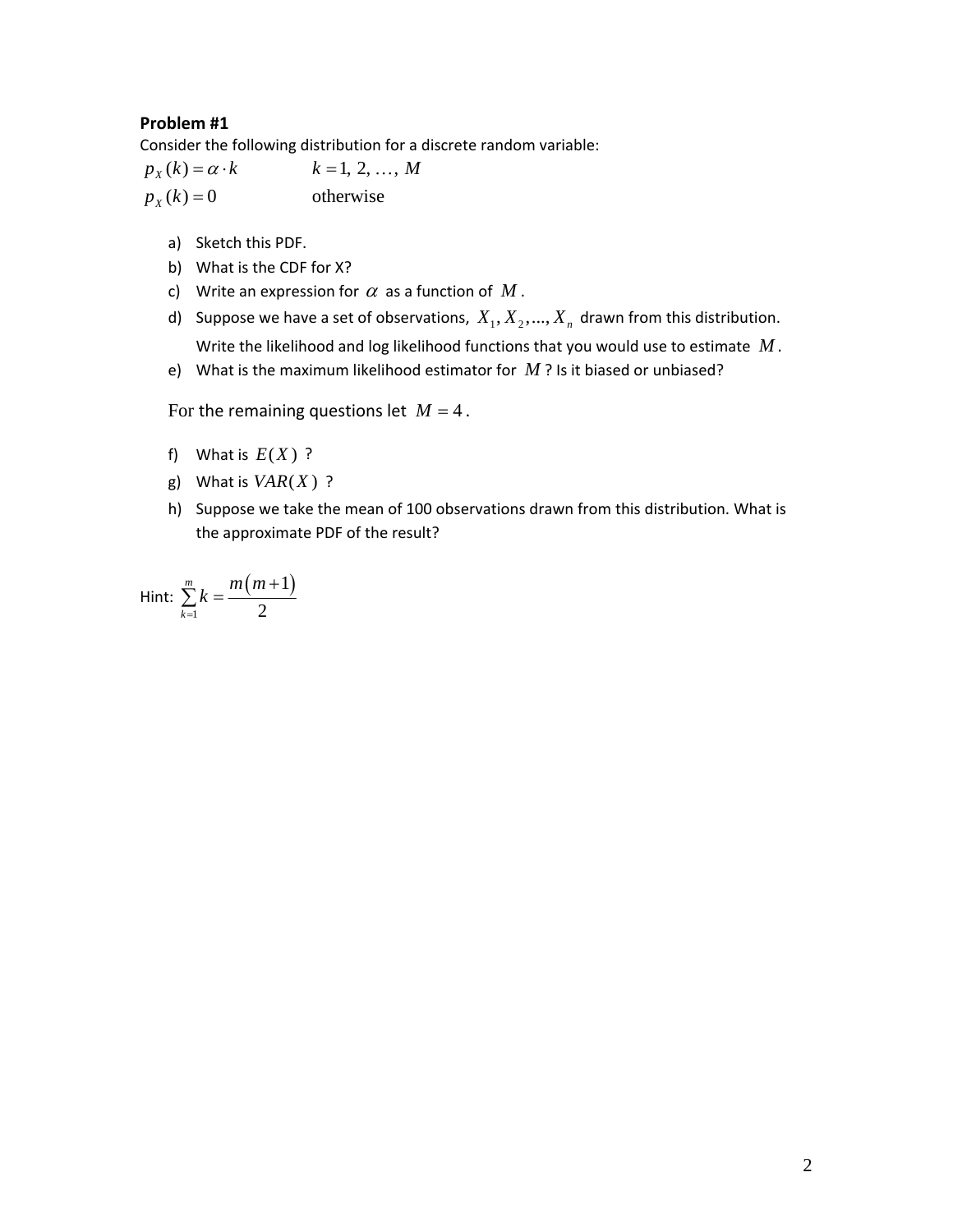The Runway Occupancy Times (ROT) for runway 28R at SFO of 60 randomly chosen large (L) jets and 60 randomly chosen heavy (H) jets are measured (in seconds). The following results are obtained:

$$
\sum_{i=1}^{60} L_i = 5040
$$
\n
$$
\sum_{i=1}^{60} H_i = 3950
$$
\n
$$
\sum_{i=1}^{60} L_i^2 = 532000
$$
\n
$$
\sum_{i=1}^{60} H_i^2 = 390000
$$
\n
$$
\sum_{i=1}^{60} (L_i - \overline{L})^2 = 110500
$$
\n
$$
\sum_{i=1}^{60} (H_i - \overline{H})^2 = 81000
$$

Assuming that ROT's follow a normal distribution:

- a. What is the MLE of the mean ROT for large jets?
- b. What is the MLE for the variance of ROT for large jets?
- c. What is an unbiased estimator for the variance of ROT for large jets?
- d. What is the 95% CI for the average ROT for large jets?
- e. What is the 95% CI for the variance of ROT for large jets?
- f. Test whether the variances of ROT for large and heavy jets are equal, at the 0.05 level of significance.
- g. Test whether the mean ROT's for large and heavy jets are equal, at the 0.05 level of significance.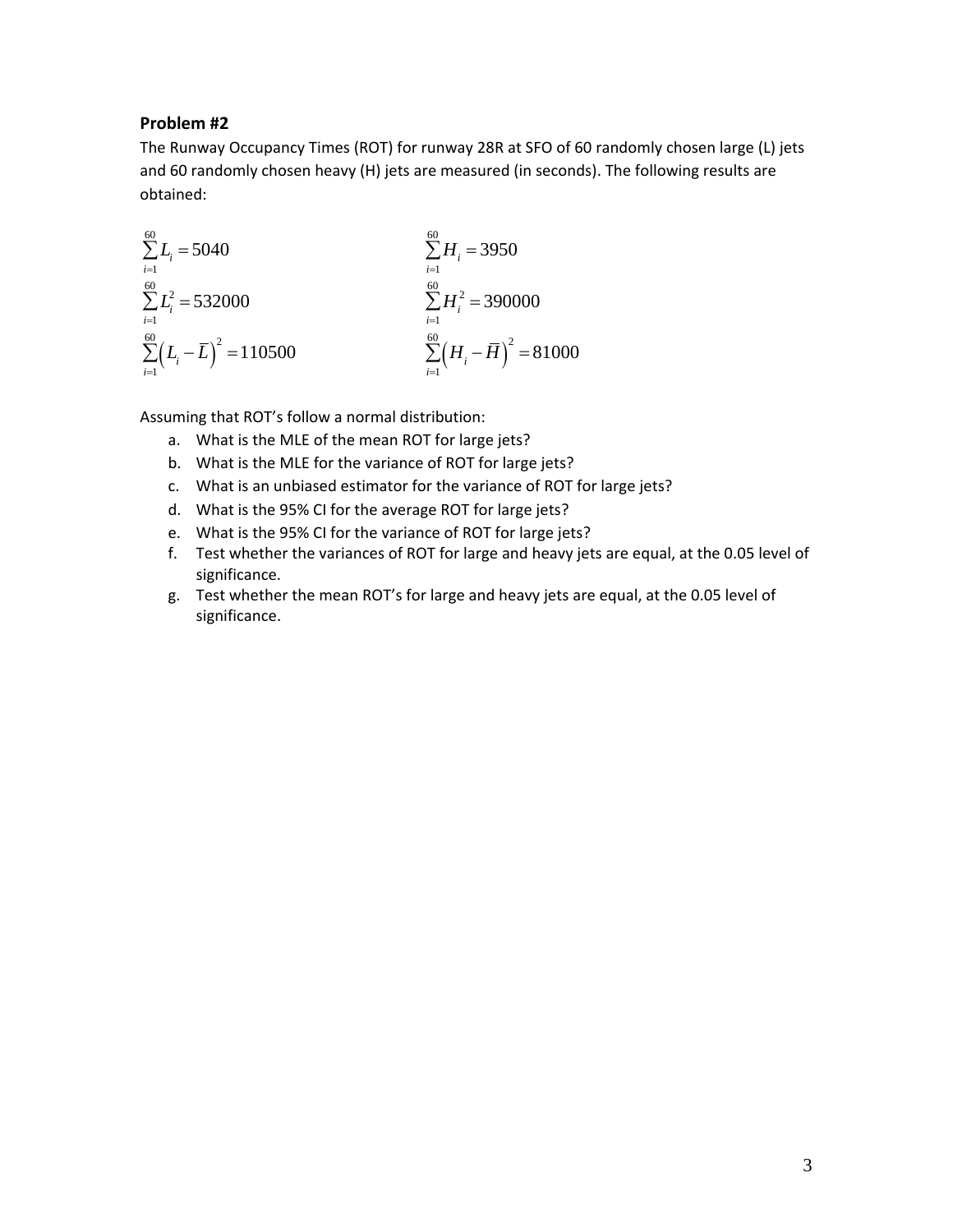The structural soundness of aircraft is determined using alignment checks, which involve measuring distances between different points on the aircraft and comparing them with specifications. When a measurement is outside of a prescribed tolerance, it is termed an "alignment error." The number of alignment errors is related to the number of missing rivets on the aircraft. Data for four aircraft is presented below.

| Number of Missing Rivets, x | Number of Alignment Errors, y |
|-----------------------------|-------------------------------|
|                             |                               |
|                             |                               |
|                             |                               |
|                             |                               |

From the above data, the following quantities were calculated:<br> $\bar{x} = 15$   $\bar{v} = 8$  $\bar{x} = 15$ 

$$
s_x = 5.1
$$
  
\n
$$
S_x = 5.1
$$
  
\n
$$
\sum_{i=1}^{4} x_i^2 = 978
$$
  
\n
$$
\sum_{i=1}^{4} y_i^2 = 278
$$
  
\n
$$
\sum_{i=1}^{4} (x_i - \bar{x})^2 = 78
$$

$$
\Sigma_{i=1}^4 (\mathbf{y}_i - \bar{\mathbf{y}})^2 = 22
$$

$$
\sum_{i=1}^{4} (x_i - \bar{x}) * (y_i - \bar{y}) = 40
$$

- a) What are the OLS estimates of the slope  $(\beta)$  and intercept  $(\alpha)$  of the regression line relating x and y? Show your calculations.
- b) Estimate the variance of the residual of this model.
- c) How would you measure the "fit" of the OLS equation to your data? Perform the calculation.
- d) What is the 95% confidence interval for the slope?
- e) Test the hypothesis that  $\beta = 0.5$  against the alternative hypothesis that  $\beta \neq 0.5$ , using a significance level of 0.05.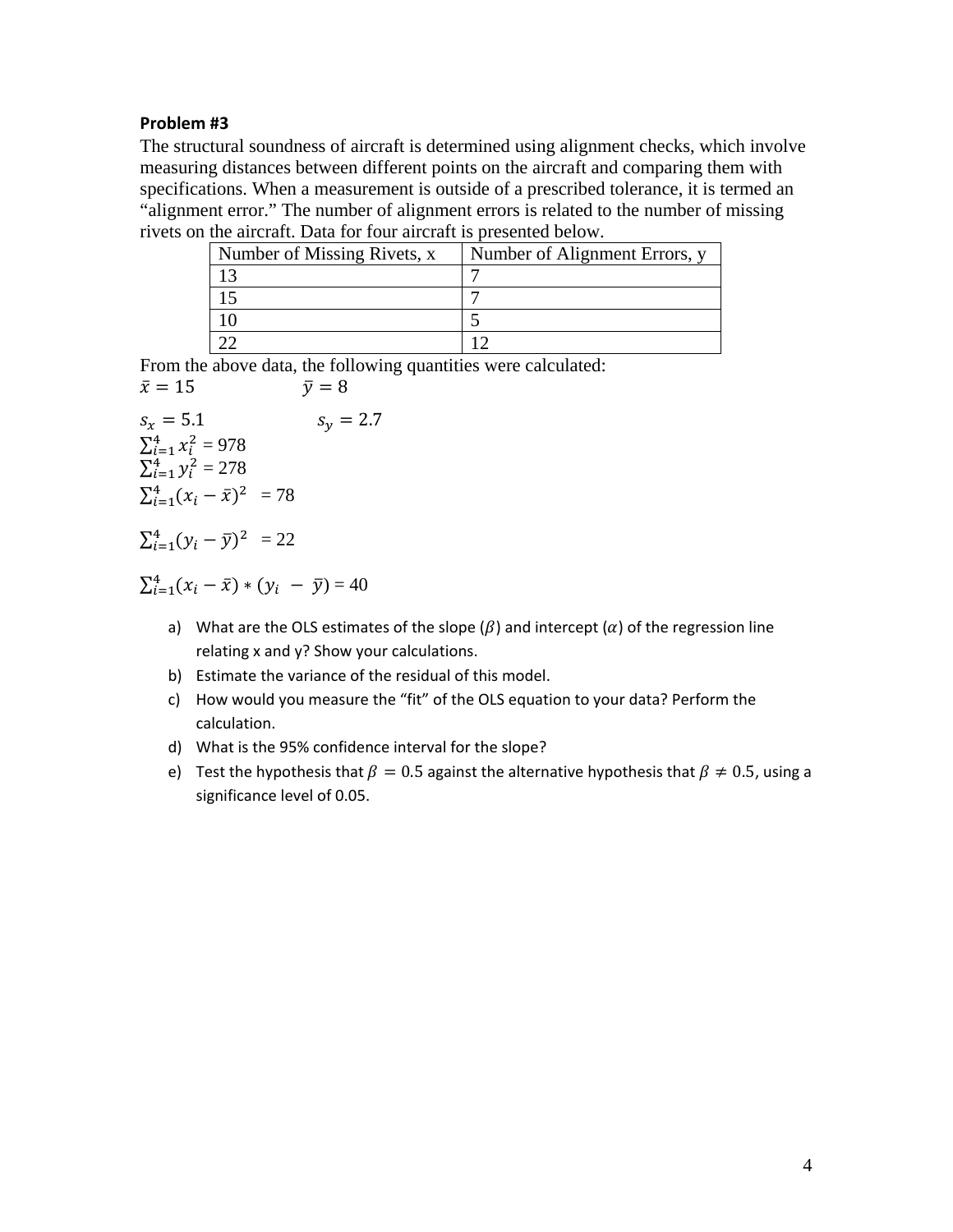An air traffic control tower is located in an active earthquake region. When an earthquake occurs, the probability that there will be fatality depends on the magnitude of the earthquake and also on number of controllers staffing the tower at the time of shaking of the ground. Assume that the tower is fully staffed or partially staffed with probabilities 0.2 and 0.8 respectively. The earthquake magnitude may be assumed to be either strong or weak with relative frequencies 1 to 19. When a strong earthquake occurs, the tower will definitely collapse and fatalities are unavoidable. However, there is a 2/3 probability that everyone in the tower will survive a weak earthquake if the tower is partially staffed. If the tower is fully staffed during a weak earthquake, the chance of fatality will be 50-50.

Let us define the following events:

F: the tower is fully staffed H: the tower is partially staffed S: strong earthquake W: weak earthquake C: there is an earthquake-induced fatality in the control tower

Assume staffing level of the tower and earthquake magnitude are independent. Answer the following questions:

- a)  $P(F) = ? P(H) = ? P(S) = ? P(W) = ?$
- b)  $P(C | WH) = ? \quad P(C | WF) = ? \quad P(\overline{C} | WH) = ? \quad P(\overline{C} | WF) = ?$
- c) What is the probability that there will be fatality in the event of an earthquake?
- d) If some people in the tower die in the event of an earthquake, what is the probability that the tower was fully staffed when the earthquake occurred, i.e.,  $P(F|C) = ?$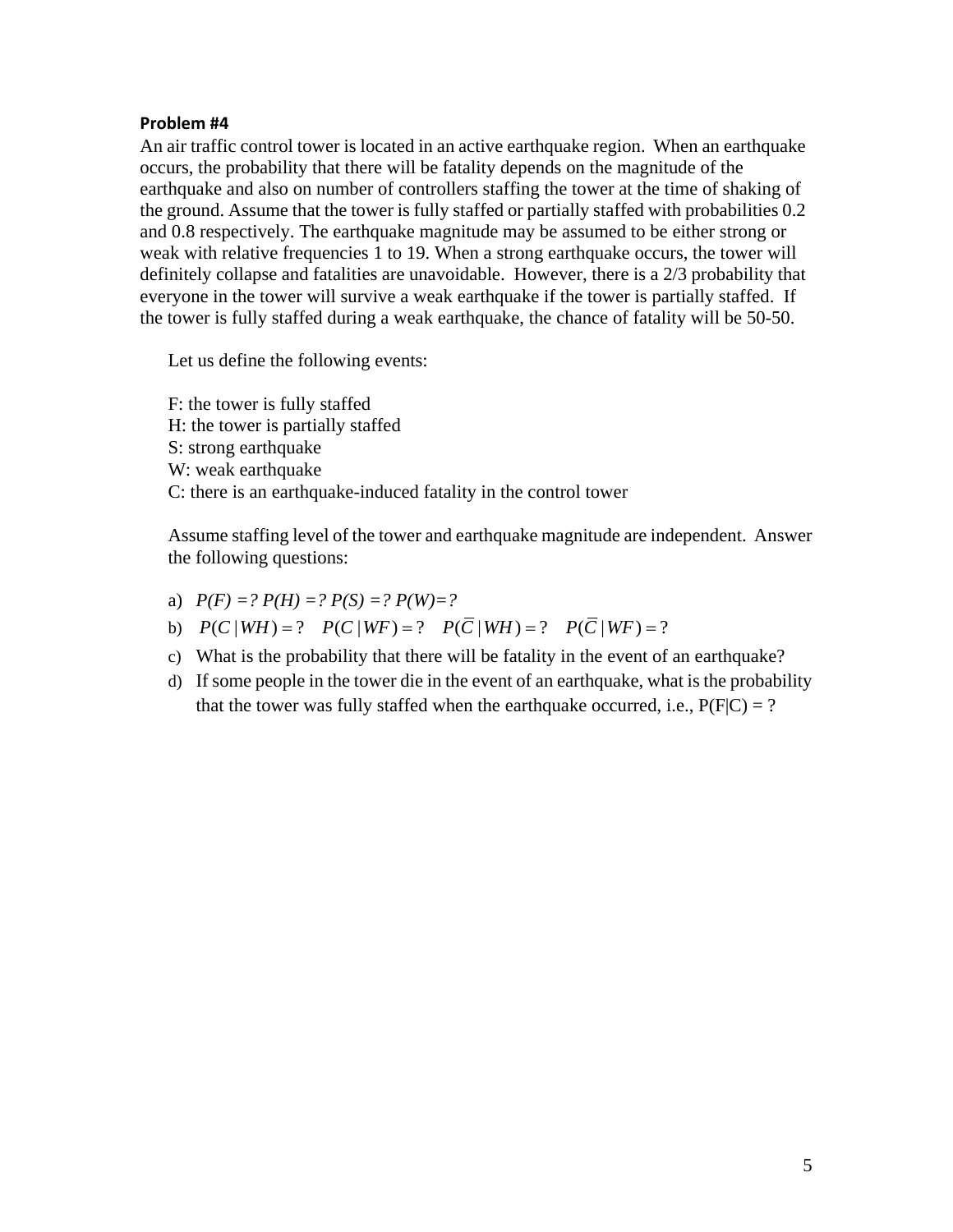A researcher is interested in whether BART travelers pay attention to the schedule in planning their arrival at their origin station. During a period when there are 20 minute headways and only one line is operating, she observes the following times (*t*) of arrival at the platform (assume the station has separate platforms for each direction, like El Cerrito Plaza), measured in minutes before the next train is scheduled to arrive:

| 0.3 | 1.7 | 4.6 | 8.4  | 14.4 |
|-----|-----|-----|------|------|
| 0.7 | 2.4 | 4.8 | 8.7  | 16.3 |
| 1.2 | 3.4 | 5.1 | 11.7 | 17.3 |
| 1.5 | 3.5 | 5.1 | 12.5 | 18.2 |
| 1.6 | 3.7 | 7.3 | 12.7 | 19   |
| 1.7 | 4.3 | 8.1 | 12.9 | 19.1 |

The researcher decides to test the hypothesis that travelers arrive at the station at random, by testing whether these data come from a distribution with a mean of 10.

- a) Perform a t-test of this hypothesis, using a significance level of 0.1.
- b) The t-test is not, strictly speaking, appropriate for this problem. Why not?

Hints:  $\bar{t} = 7.7$ ;  $\bar{t}^2 = 96.2$